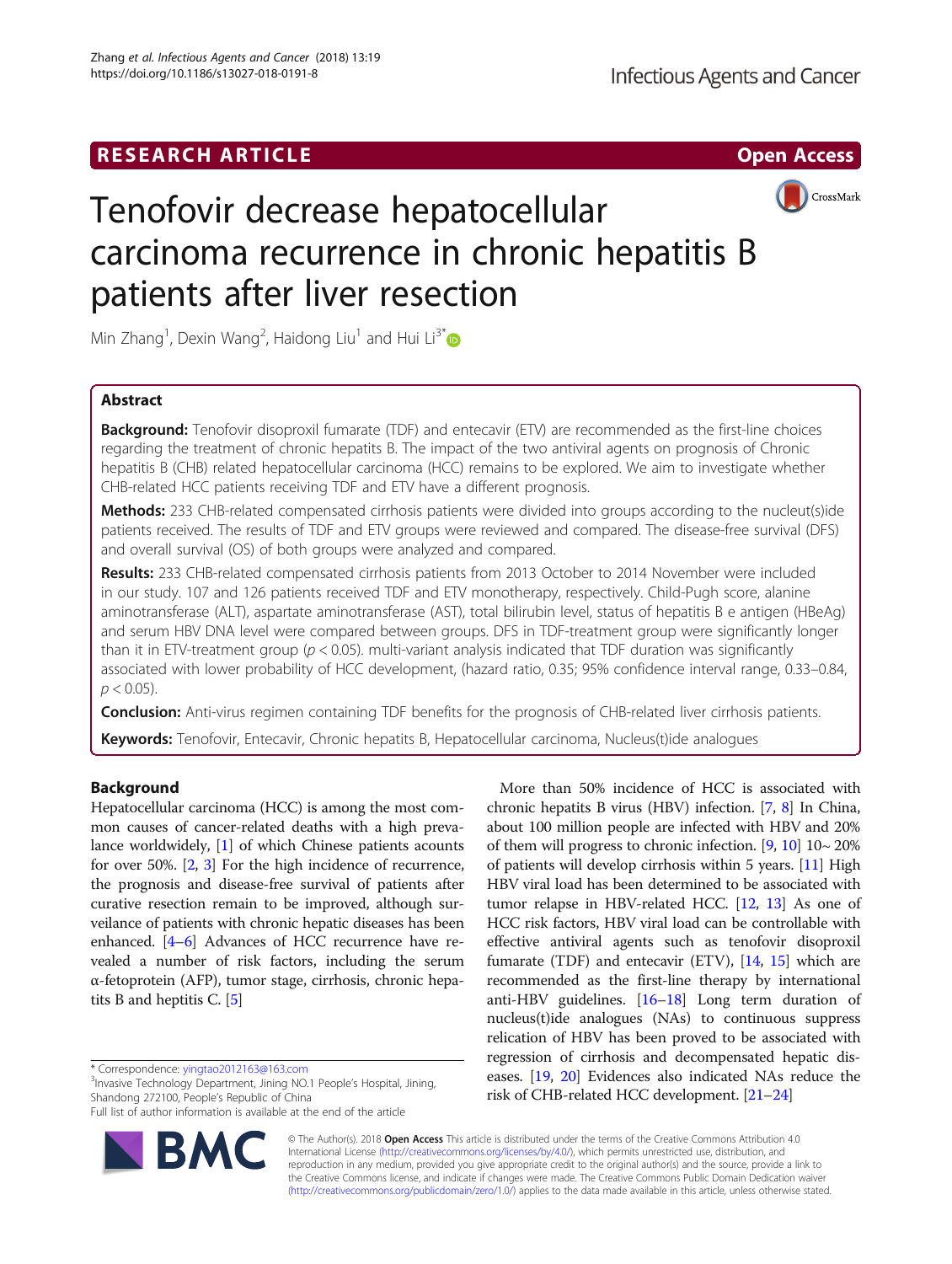TDF and ETV were determined to have high barrier to clinical resisitance and better viral response rate. [\[14](#page-4-0), [15\]](#page-4-0) But whether there are discrepancies of the two first-line antiviral agents regarding the prognosis of CHB-related HCC patients after surgeries remains to be explored. Recent advance indicated that nucleutide analogues, rather than nucleuside analogues can induce the expression of IFN- $\lambda$ , which might be another target for the antiviral therapy. [\[25](#page-5-0)] We suppose the induction of IFN-λ expression may also exert impact on the prognosis of CHB-related HCC patients. We conduct a retrospective study to review and compare the survival of CHB-related HCC patients after curative liver resection.

#### Methods

#### Study population

All the patients received liver resections between 2013 October to 2014 November at Jining NO.1 People's Hospital (Shandong, China). The anti-viral treatment were conducted at Qingdao NO.6 People's Hospital (Shandong, China). All the clinical data were retrieved from hospital electronic database. Patients accepted anti-viral treatment at least for 6 months before they underwent surgery. We excluded patients with concurrent viral infections, such as hepatits C, hepatitis D and human immunodeficiency virus, Child-Turcotte-Pugh (CTP) scoring ≤9,alcoholic hepatic diseases, invalid clinical characteristics and laboratory outcomes and patients received TDF/ETV combination therapy or antiviral regimen switch from TDF to ETV during follow-up, and vice versa. Overall, the initial cohort consisted of 321 patients, 85 patients were excluded for co-infected with HCV  $(n = 21)$  and HDV ( $n = 3$ ), regimen switch ( $n = 37$ ) and invalid clinical data ( $n = 27$ ). The final patients included were 233.

This study was conducted under compliance with the Declaration of Helsinki and obtained by the Human Ethics Committee of Jining NO.1 People's Hospital and the Human Ethics Committee of Qingdao NO.6 People's Hospital.

#### Antiviral treatment and follow-up

HBV infection were diagnosed with positive serum viral marker and elevated serum HBV-DNA level (>1000 copies/mL during two consecutive detection). Serum HBV DNA level was quantified by real-time quantitative PCR assay with Roche LightCycler (Roche Diagnostics, Basel, Switzerland) and suitable reagents (PG Biotech, Shenzhen, China), the lower limit of quantification is 1000 copies/mL and the linear range was between 1120 and 6.69 log copies/ mL. HCC and cirrhosis were histologically confirmed through specimen from sugeries. Contrast-enhanced CT, ultrasonography or liver biopsy were conducted to screen HCC recurrence during follow-up. Child-Pugh scoring was

applied for consideration of prognosis as previously reported. 107 patients received TDF monotherapy, of which 65 patients were switch from lamivudine monotherapy or lamivudine in combination with adefovir. 126 patients received ETV monotherapy, of which 81 patients were switch from lamivudine monotherapy or lamivudine in combination with adefovir. Total follow-up period of all patients ranged from 6 months to 41 months and the median period of follow-up is 28 months. Patients underwent follow-up examination at least every 6 months, including serum AFP level, contrast-enhanced and serum viral load.

#### **Statistics**

Continuous variables were expressed as mean ± SD with normal distribution and median (range) without normal distribution. The comparison of continuous variables with or without normal distribution was analyzed with Student  $t$  test and Wilcoxon rank test, respectively. Chi-square and Fisher's test were applicated for analysis of categorical variables.  $P < 0.05$  was regarded as statistically significant. The univariate analysis of factors associated with overall survival of patients were conducted through Kaplan-Meier statistics and Log-rank test. Multivariate analysis was assessed with Cox regression test. Variables with  $p < 0.05$  were employed into the Cox regression model.  $P < 0.05$  was considered as statistically significant. Statistics analysis was conducted with SPSS (version 16.0, SPSS Inc., Chicago, IL, USA) software package. Figures were made with GraphPad Prism 5 software.

#### Results

### Baseline characteristics

The baseline characteristics were presented in Table [1](#page-2-0). The mean age of patients is 54 years old. Ranging from 25 to 73. Most patients were male ( $n = 182, 78.11\%$ ). The CTP scoring of patients were predominantly A ( $n = 227$ , 97.42%) and no patients were classified as CTP C scoring. The average level of serum viral load was 3.9 log copies/mL, ranging from less than 3 to 5.1 log copies/ mL and 70.39% patients were positive for HBV e antigen. 96 patients were histologically confirmed with cirrhosis. Median size of tumor was 4.1 cm, ranging from 2.1 to 9.7. The average total bilirubin level is 5.87 mmol/ L, 15 patients had jaundice caused by tumor invasion of hepatic bile ducts and recovered to normal soon after surgery.

Patients were divided into groups regarding their antiviral regimen after liver resections. 107 patients received TDF monotherapy and 126 patients received ETV monotherapy. The median serum AFP level of TDF group and ETV group were 97.5 and 109 ng/mL, respectively. The number of patients ( $n = 59$ ) with cirrhosis in TDF group were significantly larger than patients  $(n = 37)$  in ETV group  $(p < 0.05)$ . 21% patients in TDF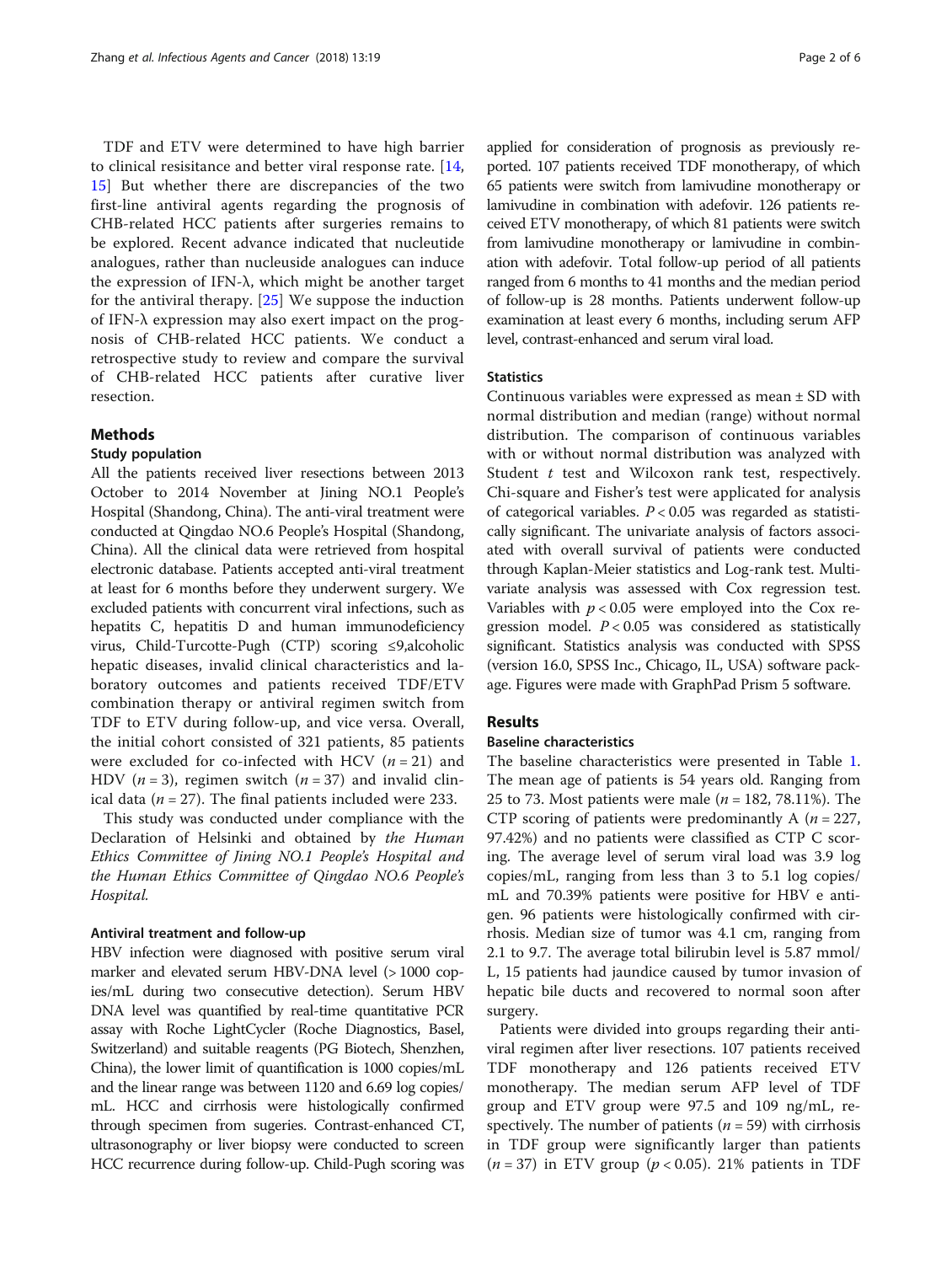<span id="page-2-0"></span>Table 1 Baseline characteristics

| Variable                          | Value   |                  |
|-----------------------------------|---------|------------------|
| Patients, n                       | 233     |                  |
| Male sex, $n$ (%)                 | 182     | (78.11)          |
| Age, M (range)                    | 54      | $(25 - 73)$      |
| CTP class $A/B/C$ , n $(\%)$      | 227/6/0 | (97.42/2.58/0)   |
| Tumor maximum size, cm, M (range) | 4.1     | $(2.1 - 9.7)$    |
| HBV DNA, log copies/ml            | 3.9     | $(3.0 - 5.1)$    |
| HBeAg postive, $n$ (%)            | 164     | (70.39)          |
| Cirrhosis, n (%)                  | 96      | (41.20)          |
| AFP, ng/mL, M (range)             | 103.7   | $(7.8 - 1210)$   |
| TBIL, mmol/L, M (range)           | 5.87    | $(2.60 - 64.70)$ |
| ALT, IU/L, M (range)              | 26      | $(11 - 57)$      |
| AST, IU/L, M (range)              | 27      | $(19 - 78)$      |
| ALP, IU/L, M (range)              | 51      | $(45 - 187)$     |
| ALB, g/L, M (range)               | 3.9     | $(2.3 - 5.7)$    |
| PLT, 10^9/L, M (range)            | 163.5   | $(79 - 241)$     |
| PT, s, M (range)                  | 12.1    | $(11.3 - 13.6)$  |
| INR, M (range)                    | 0.99    | $(0.77 - 1.24)$  |

AFP = α-fetoprotein, ALB = albumin, ALP = alkaline phosphatase, ALT = alanine aminotransferase, AST = aspartate aminotransferase, CTP=Child–Trucott–Pugh score, HBV = hepatitis B virus, INR = international normalized ratio, PLT = platelet, PT = prothrombin time, TBIL = total bilirubin

group and 28% patients in ETV group were positvie for serum HBV DNA (> 1000 copies/mL). The other clinical parameters were comparable between two groups, including CTP scoring, serum viral load, albumin, alkaline phosphatase (ALP), alanine aminotransferase (ALT), aspartate aminotransferase (AST) and platelet count (Table 2).

#### Virological response and serum biomarker dynamics

of 233 patients, 132 patients were NAs experienced (NAs duration > 12 months) and 101 patients were NAs naïve. No patients received interferon for anti-HBV treatment. The median duration of TDF and ETV were 24 and 26 months, respectively. All patients were serum viral load negative after 12 months NAs treatment and no patients relapsed during follow-up period.

In TDF group, 21 patients were NAs naïve and 86 were NAs experienced; In ETV group, the number was consists of 80 NAs naïve patients and 46 NAs experienced patients. 21 patients in TDF group and 31 patients in ETV group experienced viral breakthroughs (> 1000 copies/mL during two consecutive detection) for at least once, all of which were related to poor adherence. We checked the adherence of patients by judging whether their pills matched the days between two administrations of NAs.

| <b>Table 2</b> Comparison of baseline variables in patients receiving TDF and ETV |  |  |  |  |  |
|-----------------------------------------------------------------------------------|--|--|--|--|--|
|-----------------------------------------------------------------------------------|--|--|--|--|--|

| Variable                          | <b>TDF</b>     |                 | ETV     |                  | P    |
|-----------------------------------|----------------|-----------------|---------|------------------|------|
| Patients, n (%)                   | 107            | (45.92)         | 126     | (54.08)          |      |
| Male sex, $n$ (%)                 | 82             | (76.63)         | 107     | (84.92)          | 0.08 |
| Age, M (range)                    | 52             | $(25-69)$       | 55      | $(26 - 73)$      | 0.31 |
| CTP class A/B/C, n (%)            |                |                 |         |                  | 0.11 |
| А                                 | 105            | (98.13)         | 122     | (96.82)          |      |
| $\sf B$                           | $\overline{2}$ | (1.87)          | 4       | (3.18)           |      |
| C                                 | $\mathbf 0$    |                 | $\circ$ |                  |      |
| HBV DNA, log copies/ml            | 3.7            | $(3.0 - 4.7)$   | 4.1     | $(3.0 - 5.1)$    | 0.07 |
| HBeAg postive, $n$ (%)            | 76             | (71.03)         | 88      | (69.84)          | 0.14 |
| Cirrhosis, n (%)                  | 59             | (55.14)         | 37      | (29.36)          | 0.03 |
| AFP, ng/mL, M (range)             | 97.5           | $(7.8 - 1210)$  | 109     | $(10.3 - 1210)$  | 0.33 |
| Tumor maximum size, cm, M (range) | 3.8            | $(2.8 - 9.7)$   | 4.4     | $(2.6 - 8.5)$    |      |
| TBIL, mmol/L, M (range)           | 4.78           | $(2.6 - 64.7)$  | 7.41    | $(3.90 - 54.30)$ | 0.16 |
| ALT, IU/L, M (range)              | 21             | $(11-41)$       | 27      | $(19 - 57)$      | 0.11 |
| AST, IU/L, M (range)              | 28             | $(19 - 56)$     | 21      | $(20 - 78)$      | 0.41 |
| ALP, IU/L, M (range)              | 49             | $(45 - 111)$    | 58      | $(51 - 187)$     | 0.09 |
| ALB, g/L, M (range)               | 3.5            | $(2.3 - 5.7)$   | 4.1     | $(2.5 - 5.1)$    | 0.64 |
| PLT, 10^9/L, M (range)            | 134.24         | $(79 - 241)$    | 183     | $(99 - 210)$     | 0.21 |
| PT, s, M (range)                  | 11.9           | $(11.3 - 12.6)$ | 12.5    | $(11.7 - 13.6)$  | 0.08 |
| INR, M (range)                    | 1.01           | $(0.77 - 1.24)$ | 0.97    | $(0.81 - 1.21)$  | 0.51 |

AFP = α-fetoprotein, ALB = albumin, ALP = alkaline phosphatase,ALT = alanine aminotransferase, AST = aspartate aminotransferase, CTP=Child–Trucott–Pugh score, HBV = hepatitis B virus, INR = international normalized ratio, PLT = platelet, PT = prothrombin time, TBIL = total bilirubin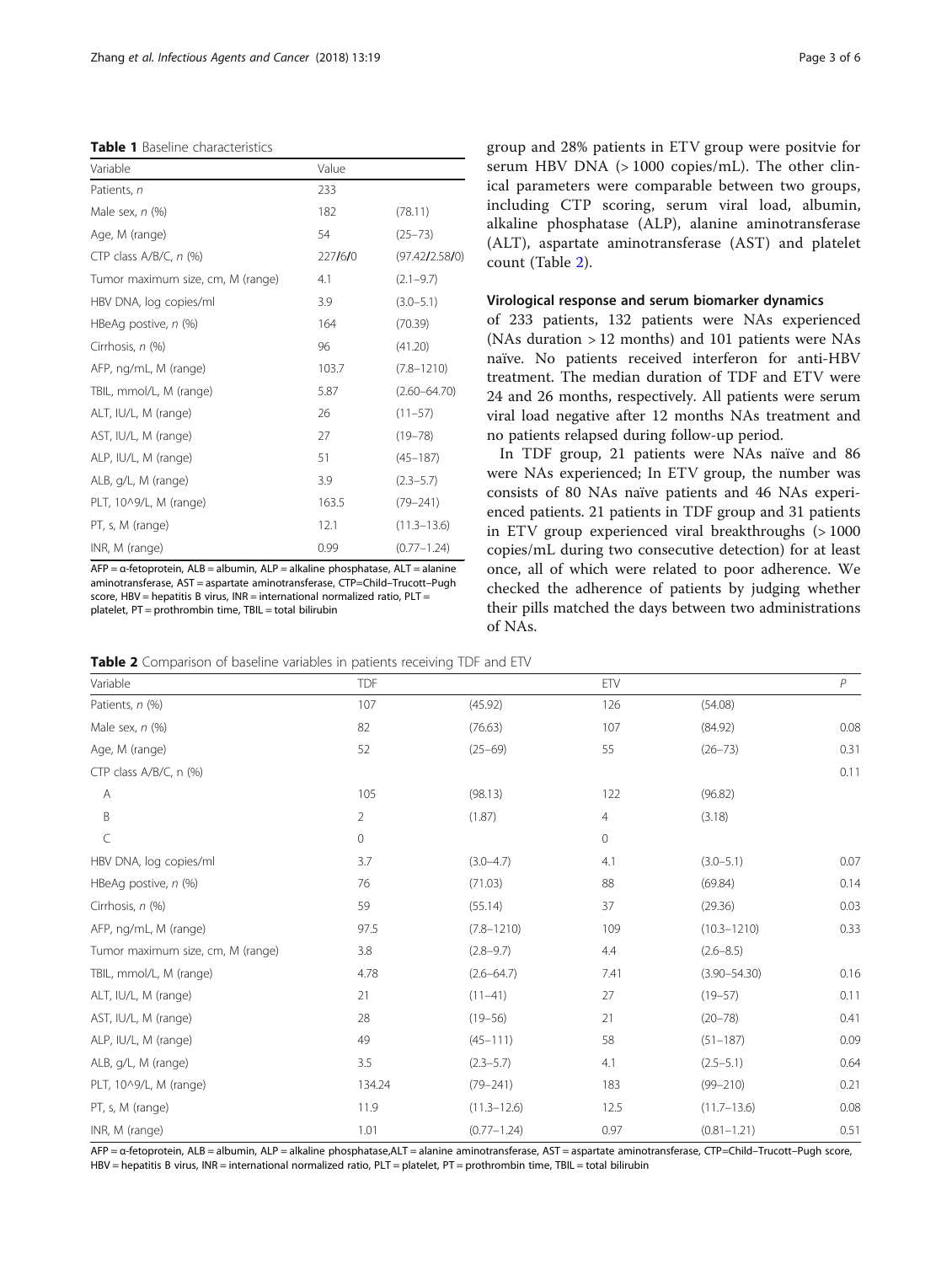

During the follow-up period, 68 of 164 HBeAg postive patients (41.46%) had HBeAg disappeared and 31 patients (18.90%) had HBeAg seroconversion. No HBsAg disappearance or seroconversion was observed.

#### Survival analysis

During the follow-up period, 174 (74.68%) patients experienced HCC recurrence and 47 patients died. In order to compare the difference between TDF and ETV group, we conducted survival analysis with Kaplan Meier curve. The median DFS of TDF and ETV group were 33 and 24 months, respectively. The results showed that disease-free survival (DFS) of TDF group was significantly longer than ETV group ( $p < 0.05$ ). (Fig. 1).

#### Predictors for disease-free survival

In order to verify the potential effect of TDF treatment duration on disease-free survival of CHB-related HCC patients. We conduct both univariant and multi-variant analysis to potential factors that might associated with DFS. The results of univariant analysis showed that status of HBeAg (hazard ratio, 0.61; 95% confidence interval, 0.11– 0.91; p < 0.05), non-cirrhosis (0.47, 0.21–0.98, p < 0.05)

**Table 3** Univariate and multivariate analysis of disease-free survival

and TDF duration (0.78, 0.43–0.97,  $p < 0.05$ ) were associated with disease-free survival. Further multi-variant analysis using Cox regression model indicated that TDF treatment duration  $(0.35, 0.33-0.84, p < 0.05)$  and non-cirrhosis (0.41, 0.13–0.77,  $p < 0.05$ ) were independently associated with better disease-free survival.(Table 3).

#### **Discussion**

Active HBV replication is significantly associated with the recurrence of hepatocellular carcinoma after surgery. [[6\]](#page-4-0) Although continuous supression of HBV has been proved to be effective in reducing the incidence and recurrence of HCC with solid evidence. [[26,](#page-5-0) [27\]](#page-5-0) Both ETV and TDF were recommended as first line agents for anti-HBV therapy and regarded with high efficiency and high barrier to genetic resistance. [[14,](#page-4-0) [15\]](#page-4-0) Recent clinical evidence showed that up to 10% of patients with HBV can develop HCC even with effective anti-virus agents. [[28\]](#page-5-0) Our study showed that CHB-related HCC patients received TDF after surgery have better DFS, compared to patients received ETV. The underlying mechanism might be complicated. However, recent advance showed that nucleutide analogues, rather than nucleuside analogues can induce the expression of IFN- $\lambda$  [[25\]](#page-5-0). since interferon-λ3 has been demonstrated to be involved in modulation of imunity during virus infection or autoimune diseases [[29](#page-5-0)]. Inflammation is determined to have a strong association with carcinogenesis and recurrence of HCC [[30\]](#page-5-0). Thus, we supposed that ADV might regulate the immunity through induction of interferon-λ3 to improve the survival of CHB-related HCC patients in our study. However, it requires further studies to prove our hypothesis.

Sustained suppression of HBV replication is critical for lowering recurrence incidence of CHB-related HCC patients after surgery. [[27](#page-5-0), [28](#page-5-0)] Since most patients receiving their anti-HBV treatment out-of-hospital, it's difficult for us to conduct close monitoring on their adherence. 52 patients (22.32%) experienced transient serum viral load fluctuation due to poor adherence. Regarding the actual obstacle of monitoring, we develop an easy and

|             | $p$ -value                                                                                                                                                       | Multivariant analysis | p-value     |
|-------------|------------------------------------------------------------------------------------------------------------------------------------------------------------------|-----------------------|-------------|
| HR (95% CI) |                                                                                                                                                                  |                       |             |
|             | <b>NS</b>                                                                                                                                                        |                       |             |
|             | <b>NS</b>                                                                                                                                                        |                       |             |
|             | <b>NS</b>                                                                                                                                                        |                       |             |
|             | < 0.05                                                                                                                                                           |                       |             |
|             | < 0.05                                                                                                                                                           | $0.41(0.13 - 0.77)$   | < 0.05      |
|             | <b>NS</b>                                                                                                                                                        |                       |             |
|             | < 0.05                                                                                                                                                           | $0.35(0.33 - 0.84)$   | < 0.05      |
|             | $0.77(0.37 - 1.59)$<br>$0.94(0.32 - 1.61)$<br>$0.71(0.33 - 1.54)$<br>$0.61(0.11 - 0.91)$<br>$0.47(0.21 - 0.98)$<br>$1.15(0.69 - 1.91)$<br>$0.78$ $(0.43 - 0.97)$ |                       | HR (95% CI) |

AFP = α-fetoprotein; HBeAg = hepatitis B e antigen; HBV = hepatitis B virus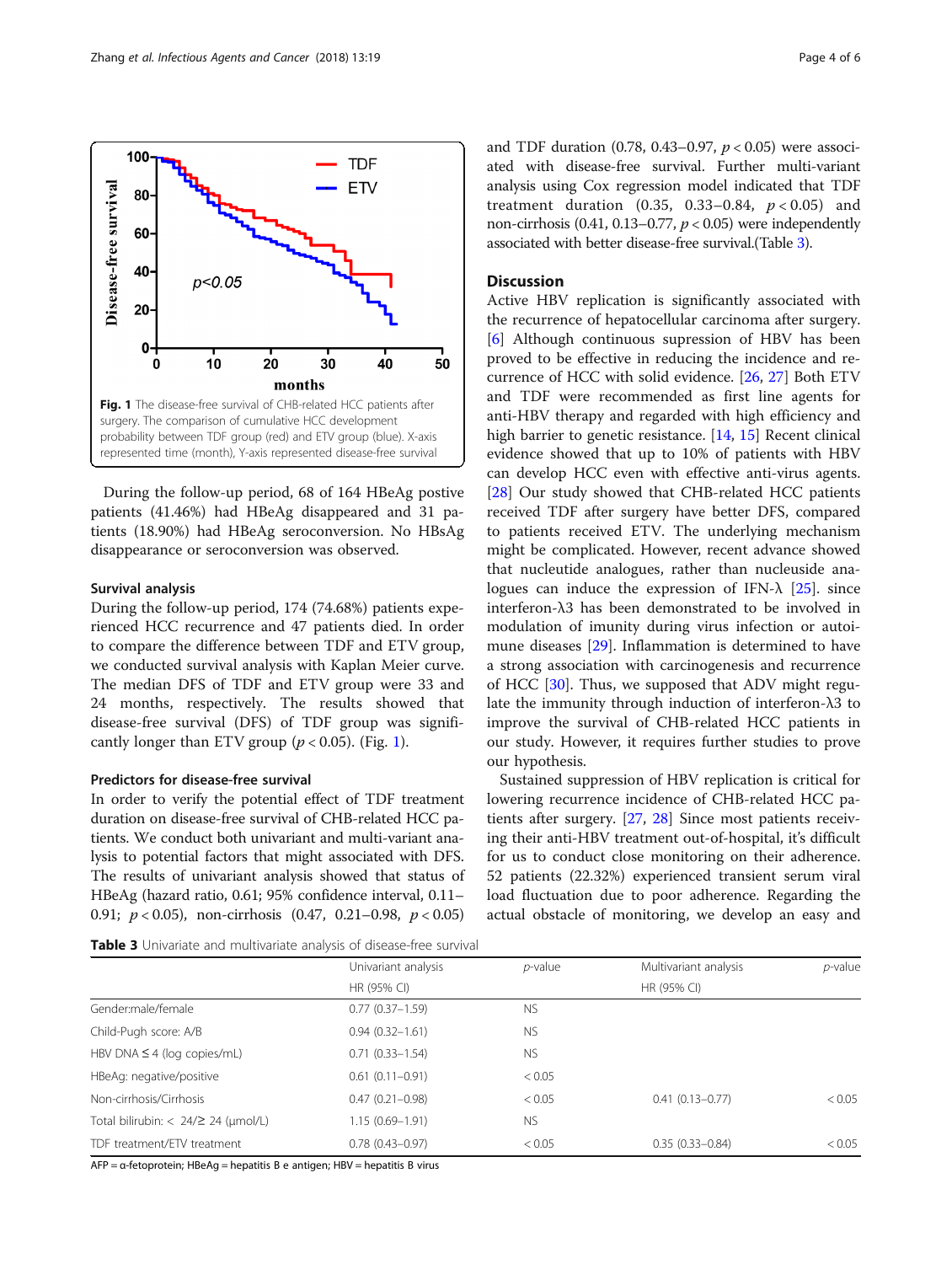<span id="page-4-0"></span>practical method by matching the days between two consecutive administration date and number of pills remained to help patients self-monitor drug adherence. The serum viral load of patients experienced viral breakthoughs returned to negative after continuous administraion. We compared the DFS between patients with viral breakthrough and patient without, the results showed there was no significant difference between two groups.

We include patients both naïve and experienced to NAs and we also compared the potential difference. However, only the number of patients experienced viral breakthrough in NAs experienced group was higher than that of patients naïve to NAs (41 vs. 11). Due to our retrospective design and population included, further study with prospective attempt and de novo comparison may provide a better understanding regarding patients receiving different NAs both in single and in combination. And due to the financial situation of patients included, consecutive monitoring on the quantification of serum viral markers, such as HBsAg, was limited, which might provide a clue to explore the potential mechanism.

#### Conclusions

In conclusion, our study suggested the different impact of TDF and ETV on prognosis of CHB-related HCC patients. Patients receiving longterm TDF treatment had a longer DFS than patients receiving ETV. We shall confirm these results with prospecitve study and lager sample size.

#### Abbreviations

ALT: Alanine aminotransferase; CHB: Chronic hepatits B; ETV: Entecavir; HBeAg: Hepatitis B e antigen; HBsAg: Hepatits B surface antigen; HBV: Hepatitis B virus; HCC: Hepatocellular carcinoma; LAM: Lamivudine; LdT: Telbivudine; NAs: Nucleus(t)ide analogues; SD: Standard deviation; TDF: Tenofovir disoproxil fumarate

#### Availability of data and data and materials

Please contact author for data requests.

#### Grant support

There is no grant support in our study.

#### Authors' contributions

MZ contributes to patients follow-up, data collection and manuscript preparation. DW and HL are responsible for patients follow-up. HL is responsible for study design, statistical analysis and patients follow-up. All authors read and approved the final manuscript.

#### Ethics approval and consent to participate

This study was conducted under compliance with the Declaration of Helsinki and were approved by the Human Ethics Committee of Jining NO.1 People's Hospital and the Human Ethics Committee of Qingdao NO.6 People's Hospital.

#### Competing interests

All the authors declared that there is no conflicts of interests.

#### Publisher's Note

Springer Nature remains neutral with regard to jurisdictional claims in published maps and institutional affiliations.

#### Author details

<sup>1</sup>Department of Gastroenterology, Qingdao NO.6 People's Hospital, Qingdao Shandong 266033, People's Republic of China. <sup>2</sup>10th Department of Hepatology, Qingdao NO.6 People's Hospital, Qingdao, Shandong 266033, People's Republic of China. <sup>3</sup>Invasive Technology Department, Jining NO.1 People's Hospital, Jining, Shandong 272100, People's Republic of China.

#### Received: 24 February 2018 Accepted: 31 May 2018 Published online: 08 June 2018

#### References

- 1. Torre LA, Bray F, Siegel RL, Ferlay J, Lortet-Tieulent J, Jemal A. Global cancer statistics, 2012. CA Cancer J Clin. 2015;65(2):87–108.
- 2. Chen W, Zheng R, Baade PD, Zhang S, Zeng H, Bray F, Jemal A, Yu XQ, He J. Cancer statistics in China, 2015. CA Cancer J Clin. 2016;66(2):115–32.
- 3. Chen W, Zheng R, Zeng H, Zhang S. The updated incidences and mortalities of major cancers in China. 2011 Chin J Cancer. 2015;34(11):502–7.
- Poon RT, Fan ST, Lo CM, Liu CL, Ng IO, Wong J. Long-term prognosis after resection of hepatocellular carcinoma associated with hepatitis B-related cirrhosis. J Clin Oncol. 2000;18(5):1094–101.
- 5. Toyama T, Hiramatsu N, Yakushijin T, Oze T, Nakanishi F, Yasumaru M, Mochizuki K, Kanto T, Takehara T, Kasahara A, et al. A new prognostic system for hepatocellular carcinoma including recurrent cases: a study of 861 patients in a single institution. J Clin Gastroenterol. 2008;42(3):317-22.
- Kim BK, Park JY, Kim DY, Kim JK, Kim KS, Choi JS, Moon BS, Han KH, Chon CY, Moon YM, et al. Persistent hepatitis B viral replication affects recurrence of hepatocellular carcinoma after curative resection. Liver Int. 2008;28(3): 393–401.
- 7. El-Serag HB. Hepatocellular carcinoma. N Engl J Med. 2011;365(12):1118–27.
- 8. Petruzziello A. Epidemiology of hepatitis B virus (HBV) and hepatitis C virus (HCV) related hepatocellular carcinoma. Open Virol J. 2018;12:26–32.
- 9. Tanaka M, Katayama F, Kato H, Tanaka H, Wang J, Qiao YL, Inoue M. Hepatitis B and C virus infection and hepatocellular carcinoma in China: a review of epidemiology and control measures. J Epidemiol. 2011; 21(6):401–16.
- 10. Ott JJ, Stevens GA, Groeger J, Wiersma ST. Global epidemiology of hepatitis B virus infection: new estimates of age-specific HBsAg seroprevalence and endemicity. Vaccine. 2012;30(12):2212–9.
- 11. Iloeje UH, Yang HI, Su J, Jen CL, You SL, Chen CJ. Predicting cirrhosis risk based on the level of circulating hepatitis B viral load. Gastroenterology. 2006;130(3):678–86.
- 12. Chen CJ, Yang HI, Su J, Jen CL, You SL, Lu SN, Huang GT, Iloeje UH. Risk of hepatocellular carcinoma across a biological gradient of serum hepatitis B virus DNA level. Jama. 2006;295(1):65–73.
- 13. Iloeje UH, Yang HI, Jen CL, Su J, Wang LY, You SL, Chen CJ. Risk and predictors of mortality associated with chronic hepatitis B infection. Clin Gastroenterol Hepatol. 2007;5(8):921–31.
- 14. Marcellin P, Gane E, Buti M, Afdhal N, Sievert W, Jacobson IM, Washington MK, Germanidis G, Flaherty JF, Aguilar Schall R, et al. Regression of cirrhosis during treatment with tenofovir disoproxil fumarate for chronic hepatitis B: a 5-year open-label follow-up study. Lancet (London, England). 2013; 381(9865):468–75.
- 15. Hosaka T, Suzuki F, Kobayashi M, Seko Y, Kawamura Y, Sezaki H, Akuta N, Suzuki Y, Saitoh S, Arase Y, et al. Long-term entecavir treatment reduces hepatocellular carcinoma incidence in patients with hepatitis B virus infection. Hepatology (Baltimore MD). 2013;58(1):98–107.
- 16. EASL 2017 Clinical Practice Guidelines on the management of hepatitis B virus infection. J Hepatol 2017, 67(2):370–398.
- 17. Sarin SK, Kumar M, Lau GK, Abbas Z, Chan HL, Chen CJ, Chen DS, Chen HL, Chen PJ, Chien RN, et al. Asian-Pacific clinical practice guidelines on the management of hepatitis B: a 2015 update. Hepatol Int. 2016;10(1):1–98.
- 18. Terrault NA, Bzowej NH, Chang KM, Hwang JP, Jonas MM, Murad MH. AASLD guidelines for treatment of chronic hepatitis B. Hepatology (Baltimore MD). 2016;63(1):261–83.
- 19. Kumada T, Toyoda H, Tada T, Kiriyama S, Tanikawa M, Hisanaga Y, Kanamori A, Niinomi T, Yasuda S, Andou Y, et al. Effect of nucleos(t)ide analogue therapy on hepatocarcinogenesis in chronic hepatitis B patients: a propensity score analysis. J Hepatol. 2013;58(3):427–33.
- 20. Matsumoto A, Tanaka E, Rokuhara A, Kiyosawa K, Kumada H, Omata M, Okita K, Hayashi N, Okanoue T, Iino S, et al. Efficacy of lamivudine for